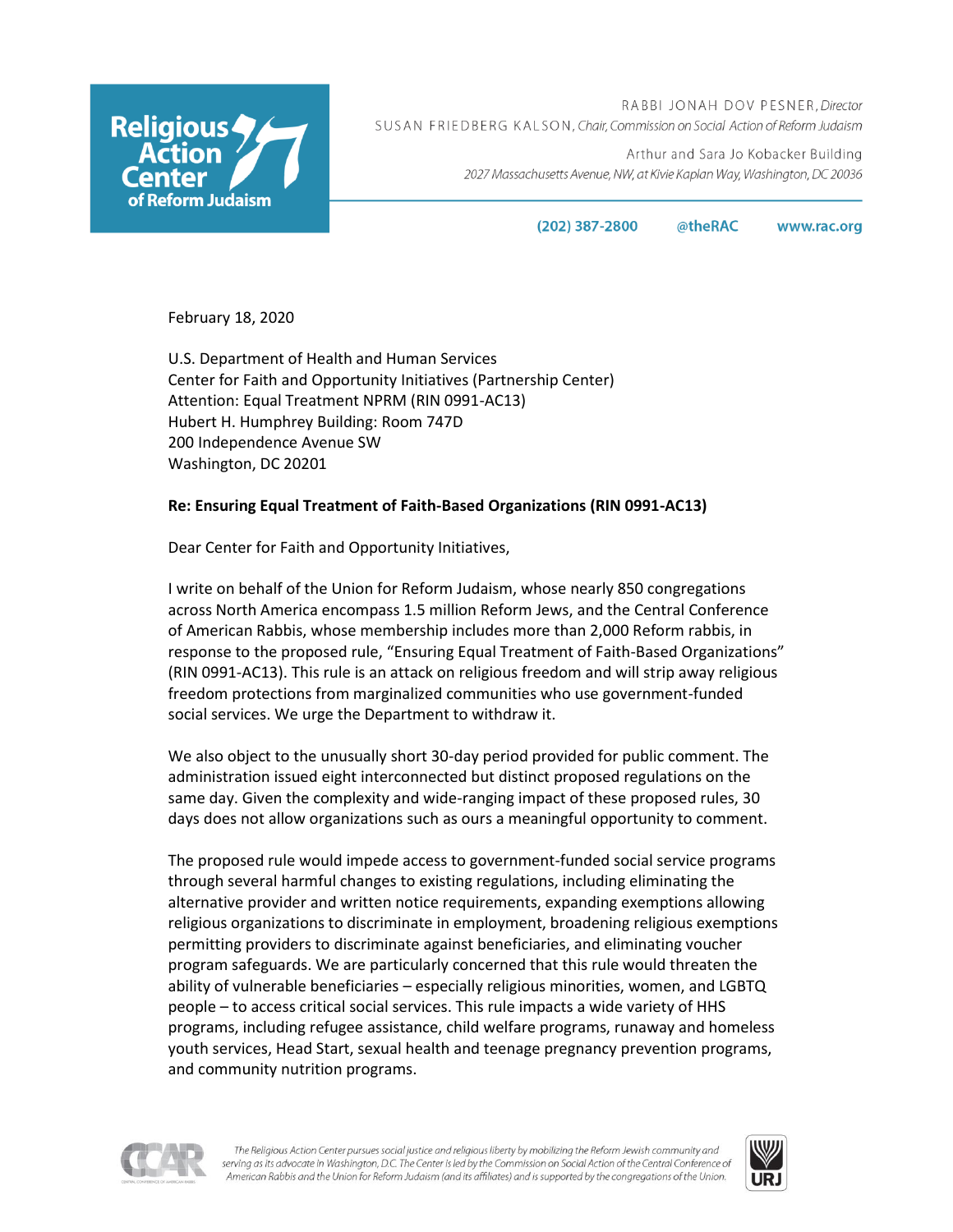

## **Impact of Eliminating the Alternative Provider and Written Notice Requirements**

This proposed rule would eliminate an existing requirement that providers refer beneficiaries who are uncomfortable accessing services at a religious provider to an alternative provider. Although religious social service organizations receiving government funding must offer only secular content, individuals may still feel uncomfortable obtaining services at certain providers and may wish to be referred elsewhere. By removing the alternative provider requirement, the proposed rule places a burden upon beneficiaries to identify alternative providers, which might result in beneficiaries being unable to access services at all. In light of other provisions within the proposed rule that would expand religious exemptions and eliminate the requirement for secular alternatives, the alternative provider requirement is even more critical.

The proposed rule also would also eliminate the requirement that social service providers inform beneficiaries of their religious freedom rights. Current regulations stipulate that a provider may not discriminate against beneficiaries based on their religion or coerce beneficiaries to participate in religious activities. Without appropriate notice, beneficiaries may not understand or be able to exercise their rights and may be vulnerable to proselytization, coercion, or discrimination without recourse. The written notice requirement imposes minimal administrative burden for providers; it should be preserved. Providers must prioritize the rights and well-being of their beneficiaries.

### **Impact of Allowing Taxpayer-Funded Employment Discrimination**

Title VII of the Civil Rights Act of 1964 allows religiously affiliated employers to prefer co-religionists in employment, and existing regulations extend this exemption to government-funded social service providers. The proposed rule would expand this exemption even further, allowing religious social service providers to "select its employees on the basis of their acceptance of or adherence to the religious tenets of the organization."<sup>1</sup> Not only would the proposed rule allow providers to discriminate against employees from different faiths, it would also open the door to allowing providers to refuse to hire LGBTQ people, someone who uses birth control or had an abortion, someone who is pregnant and unmarried, or anyone else whom the provider believes violates its religious tenets.

### **Impact of Expanding Religious Exemptions and Discrimination Against Beneficiaries**

In addition to allowing faith-based providers to discriminate in employment practices, the proposed rule would allow discrimination against beneficiaries through multiple provisions expanding religious exemptions and the creation of new accommodations for religious providers. The proposed rule would also add special notices to grant

<sup>1</sup> HHS, 85 Fed. Reg. at 2986 (to be codified at 45 CFR pt. 87.3(f)).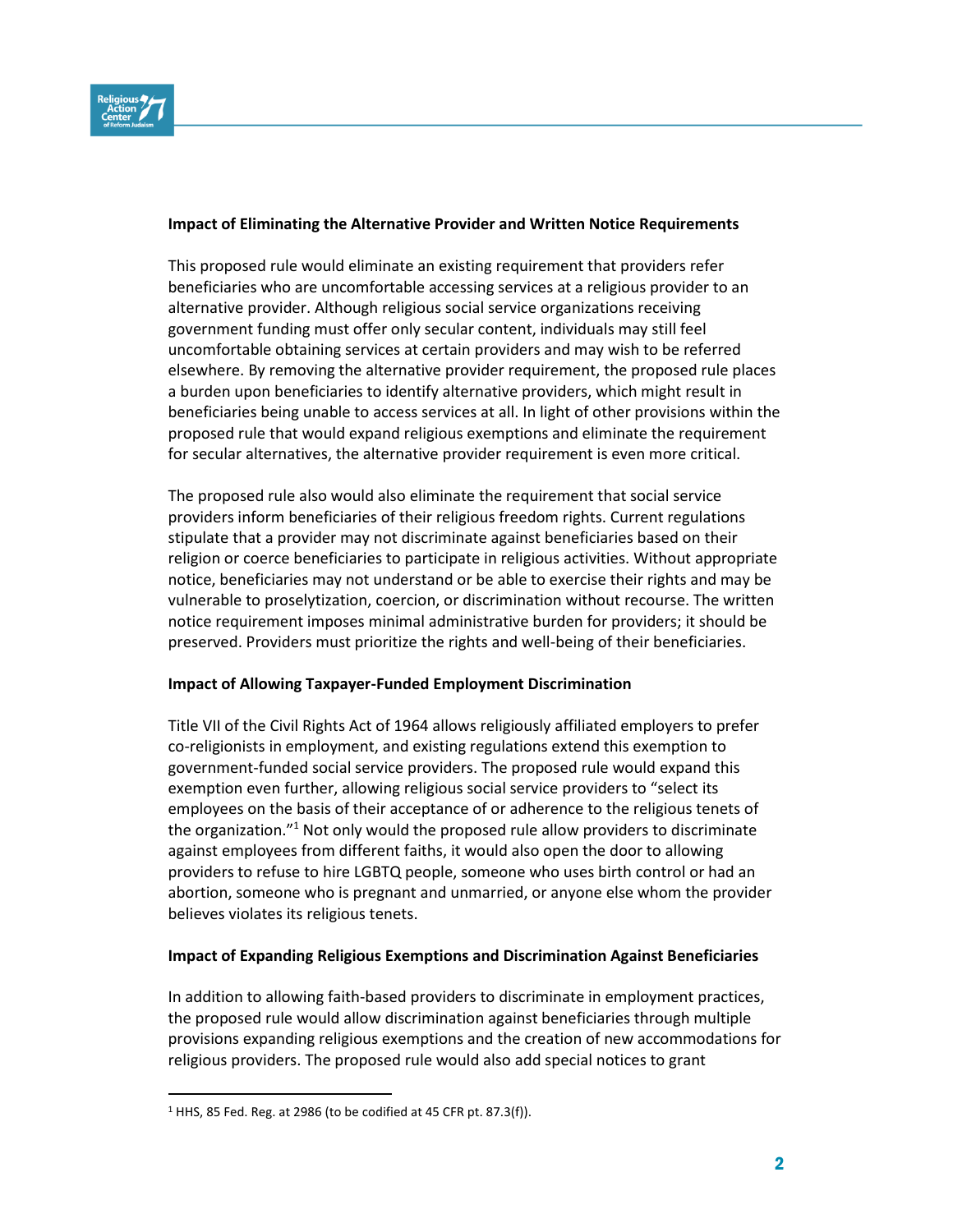

announcements and awards informing faith-based organizations that they can seek addition religious exemptions from federal laws and regulations governing the program. Such notices actively encourage discrimination against religious minorities, LGBTQ people, and women, whom providers may consider to be in violation of their religious beliefs. For example, community meal programs such as Meals on Wheels could refuse to deliver food to Jews, Muslims, and other religious groups who are elderly or have disabilities. Similarly, although this proposed rule does not directly address health care, it does impact health care support services such as transportation and translation services within a health care provider. As such, a transportation service may refuse to transport a transgender patient to an appointment to receive gender-affirming care, and a translator may refuse to assist a non-English speaker seeking reproductive health care.

### **Impact of Eliminating Voucher Safeguards**

Finally, the proposed rule would eliminate critical safeguards within voucher programs. Even while people may use vouchers for religious programs, current regulations stipulate that a secular alternative must always exist. Yet by redefining "indirect federal financial assistance," the proposed rule would eliminate the requirement that beneficiaries have the option of a secular provider. The proposed rule would also allow religious providers to require that beneficiaries participate in religious activities and eliminate nondiscrimination protections, thereby allowing providers to discriminate on the basis of religion. As a result, someone using a voucher to participate in a substance abuse treatment program, an LGBTQ foster child living in a group home, or a young adult seeking services through Transitional Living for Homeless Youth might be forced to participate in religious activities such as Bible study, even if they do not subscribe to the provider's religious beliefs, particularly if there is not a secular alternative available. Similarly, a refugee seeking assistance from the Discretionary Targeted Assistance Grant Program might be turned away because they belong to a different religion than the provider.

Jewish text and tradition compel our beliefs in the principles of nondiscrimination and the separation of church and state. Judaism teaches that all people are created *b'tzelem Elohim* (in the image of God) and deserve dignity and respect regardless of their religion, sex, sexual orientation, or gender identity. As it says in Genesis, "And God created human in God's own image, in the image of God, God created them" (Genesis 1:27). Furthermore, throughout our history, the Jewish people have experienced religious persecution and discrimination. We understand the devastating effects and know that state-backed discrimination quickly becomes a stain on the nation. As we live conscious of this history and of being created in God's image, we must work to ensure that nobody faces discrimination due to their religious beliefs or any other protected characteristic.

The proposed rule will make it possible for government-funded social service agencies to deny services to already marginalized communities. The health and well-being of